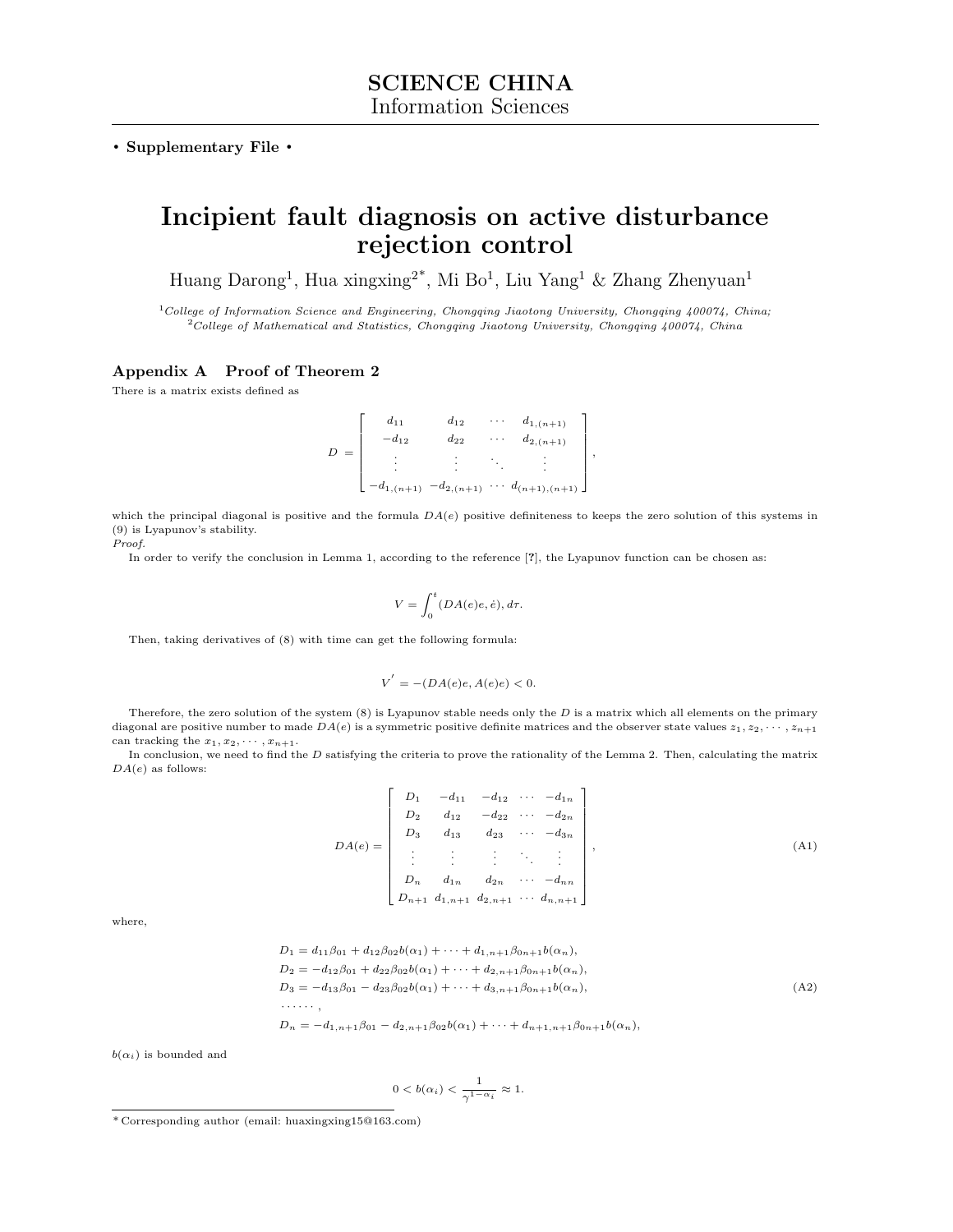Therefore, at the condition of the instance for a symmetric positive definite matrix, to making sure that the  $DA(e)$  is symmetric positive definite matrix, it's symmetric elements are equal and the determinant of the sequential dominant is greater than zero. Further, the following equations must be satisfied.

$$
D_2 = -d_{11}, D_3 = -d_{12}, \dots, D_{n+1} = -d_{1n},
$$
  
\n
$$
d_{13} = -d_{22}, d_{14} = -d_{23}, \dots, d_{1,n+1} = -d_{2n},
$$
  
\n
$$
d_{24} = -d_{33}, d_{25} = -d_{34}, \dots, d_{2,n+1} = -d_{3n},
$$
  
\n
$$
\dots
$$
  
\n
$$
d_{n-2,n} = -d_{n-1,n-1}, d_{n-2,n+1} = -d_{n,n-1}, d_{n-1,n-1} = -d_{nn},
$$
  
\n(A3)

and

 $D_1 > 0,$ 

$$
\begin{vmatrix} D_1 & -d_{11} \ -d_{11} & d_{12} \end{vmatrix} > 0,
$$
  

$$
\begin{vmatrix} D_1 & -d_{11} & -d_{12} \ -d_{11} & d_{12} & -d_{22} \ -d_{22} & d_{23} \end{vmatrix} > 0,
$$

. .

.  $(A4)$ 

$$
\begin{vmatrix}\nD_1 & -d_{11} & -d_{12} & \cdots & -d_{1n} \\
-d_{11} & d_{12} & -d_{22} & \cdots & -d_{2n} \\
-d_{12} & -d_{22} & d_{23} & \cdots & -d_{3n} \\
\vdots & \vdots & \vdots & \ddots & \vdots \\
-d_{1n} & -d_{2n} & -d_{3n} & \cdots & d_{n,n+1}\n\end{vmatrix} > 0.
$$

When  $n = 2$ , assume  $d_{11} = 1$ ,  $d_{22} = \tau$ . and  $\tau$  is a positive number bordering on zero boundlessly.

Calculating of  $DA(e)$  as follows:

$$
DA(e) = \begin{bmatrix} D_1 & -d_{11} \\ D_2 & d_{12} \end{bmatrix},
$$
 (A5)

where,

$$
D_1 = \beta_{01} d_{11} + \beta_{02} b(\alpha_1) d_{12},
$$
  
\n
$$
D_2 = -\beta_{01} d_{12} + \beta_{02} b(\alpha_1) d_{22}.
$$
\n(A6)

Combine with the formula(15) and  $d_{11} = 1$ , the following formula can get:

$$
D_2 = -d_{11} = -1.\t\t(A7)
$$

Hence,  $\boldsymbol{d}_{12}$  is represented as shown below:

$$
d_{12} = \frac{1 + \tau \beta_{02} b(\alpha_1)}{\beta_{01}}.
$$
\n(A8)

Further, the formulas of  $D_1$  can get and need to satisfied  $D_1 > 0$ :

$$
D_1 = \beta_{01} + \frac{[1 + \tau \beta_{02} b(\alpha_1)] \beta_{02} b(\alpha_1)}{\beta_{01}} > 0,
$$
\n(A9)

Since the  $b(\alpha_i)$  is bounded and  $\tau$  is a positive number bordering on zero boundlessly. So,  $D_1$  and  $d_{12}$  can translate to (19):

$$
D_1 \approx \beta_{01} + \frac{\beta_{02}b(\alpha_1)}{\beta_{01}} > 0,
$$
  

$$
d_{12} \approx \frac{1}{\beta_{01}} > 0.
$$
 (A10)

Obviously,  $D_1 > 0$  because of all the parameter greater than zero. Then, second order determinant can be found as:

$$
\begin{vmatrix} D_1 & -d_{11} \ -d_{11} & d_{12} \end{vmatrix} = d_{12}D_1 - d_{11}^2 = \frac{\beta_{02}b(\alpha_1)}{\beta_{01}^2} > 0.
$$

⃒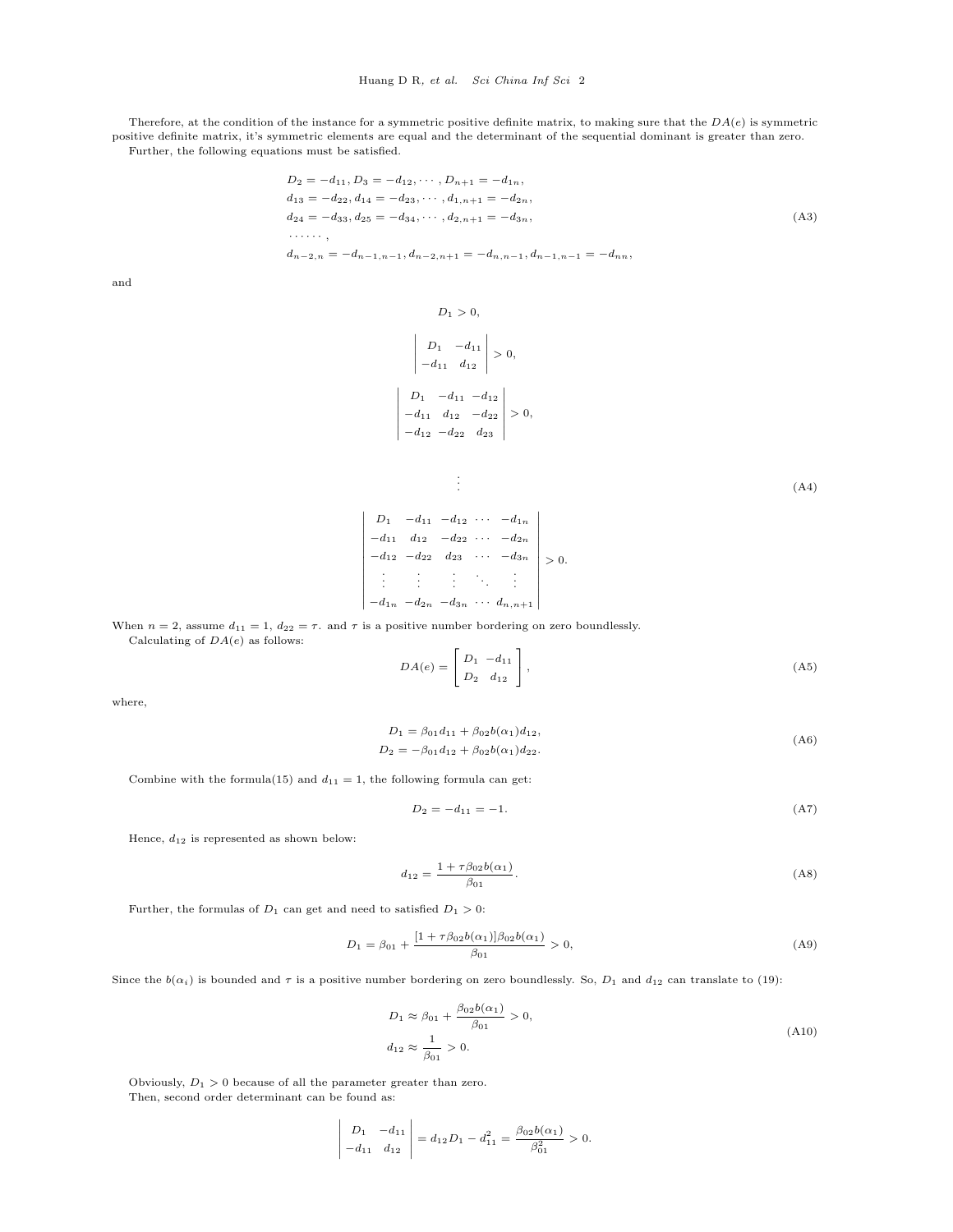So, When  $n=2$ , we can find the  $D$  to satisfied the Lemma 2.

The next, when n=3, assume  $d_{11} = 1, d_{22} = d_{33} = \tau$ .

Calculating of  $DA(e)$  and written as:

$$
DA(e) = \begin{bmatrix} D_1 & -d_{11} & -d_{12} \\ D_2 & d_{12} & -d_{22} \\ D_3 & d_{13} & d_{23} \end{bmatrix},
$$
\n(A11)

where,

$$
D_1 = \beta_{01}d_{11} + \beta_{02}b(\alpha_1)d_{12} + \beta_{03}b(\alpha_2)d_{13},
$$
  
\n
$$
D_2 = -\beta_{01}d_{12} + \beta_{02}b(\alpha_1)d_{22} + \beta_{03}b(\alpha_2)d_{23},
$$
  
\n
$$
D_3 = -\beta_{01}d_{13} - \beta_{02}b(\alpha_1)d_{23} + \beta_{03}b(\alpha_2)d_{33}.
$$
\n(A12)

Combine with the formula(21),  $d_{11} = 1, d_{22} = d_{33} = \tau$ , the following formula can get:

$$
D_2 = -d_{11} = -1, d_{13} = -d_{22} = -\tau, D_3 = -d_{12}.
$$
\n(A13)

So, combine with the  $D_3$  and formula(22), the  $d_{12}$  can be described as follows:

$$
d_{12} = -\tau \beta_{01} + \beta_{02} b(\alpha_1) d_{23} - \tau \beta_{03} b(\alpha_2). \tag{A14}
$$

Further, according to formula(22), formula(23) and  $D_2$ , the  $d_{23}$  is obtained as:

$$
d_{23} = \frac{1 + \tau \beta_{01}^2 + \tau \beta_{01} \beta_{03} b(\alpha_2) + \tau \beta_{02} b(\alpha_1)}{\beta_{01} \beta_{02} b(\alpha_1) - \beta_{03} b(\alpha_2)}.
$$
\n(A15)

Then, the  $D_1$  depend on (21)∼(24) can be translated to following form:

$$
D_1 = \beta_{01} - \tau \beta_{03} b(\alpha_2) + \tau \beta_{01} \beta_{02} b(\alpha_1) - \tau \beta_{02} \beta_{03} b(\alpha_1) b(\alpha_2)
$$
  
+  $\beta_{02}^2 b^2(\alpha_1) \frac{1 + \tau \beta_{01}^2 + \tau \beta_{01} \beta_{03} b(\alpha_2) + \tau \beta_{02} b(\alpha_1)}{\beta_{01} \beta_{02} b(\alpha_1) - \beta_{03} b(\alpha_2)} > 0.$  (A16)

As the  $b(\alpha_i)$  is bounded and  $\tau$  is a positive number bordering on zero boundlessly. So,  $D_1$  can translate as follow:

$$
D_1 \approx \beta_{01} + \frac{\beta_{02}^2}{\beta_{01}\beta_{02} - \beta_{03}} > 0,
$$
\n(A17)

as shown above, conditions for the establishment of the above equation is  $Q = \beta_{01}\beta_{02} - \beta_{03} > 0$  or stated as follows:

$$
Q < 0,
$$
\n
$$
\beta_{01}Q + \beta_{02}^2 < 0.
$$
\n(A18)

Refer to the approach of reference [\[7\]](#page-8-0), the inequations of (27) could be ruled out at once and the following arrays are grearter than zero under the condition of  $Q > 0$ .

$$
D_1 > 0,
$$
  
\n
$$
\begin{vmatrix} D_1 & -d_{11} \\ -d_{11} & d_{12} \end{vmatrix} > 0,
$$
  
\n
$$
D_1 \begin{vmatrix} -d_{11} & -d_{12} \\ -d_{11} & d_{12} & -d_{22} \\ -d_{12} & -d_{22} & d_{23} \end{vmatrix} > 0.
$$

So, we can find the  $D$  when n=3.

On the basis of analyses above, supposed that the  $D$  were founded when  $n = n$ .

Now, when  $n = n + 1$ , we still need to prove the inequations in (13) greater than zero. When  $n = n + 1$ , the  $D_1$  translate to:

 $\begin{array}{c} \hline \end{array}$  $\frac{1}{2}$  $\frac{1}{2}$  $\frac{1}{2}$  $\frac{1}{2}$  $\frac{1}{2}$  $\frac{1}{2}$  $\overline{\phantom{a}}$ 

$$
D_1 = d_{11}\beta_{01} + d_{12}\beta_{02}b(\alpha_1) + \dots + d_{1,n+1}\beta_{0n+1}b(\alpha_n),\tag{A19}
$$

Actually, the  $d_{1,n+1} > 0$ ,  $\beta_{0n+1} > 0$  and  $b(\alpha_n) > 0$ . Thus, n-th order sequential master-child always greater than zero due to the above analysis when  $n = n$ .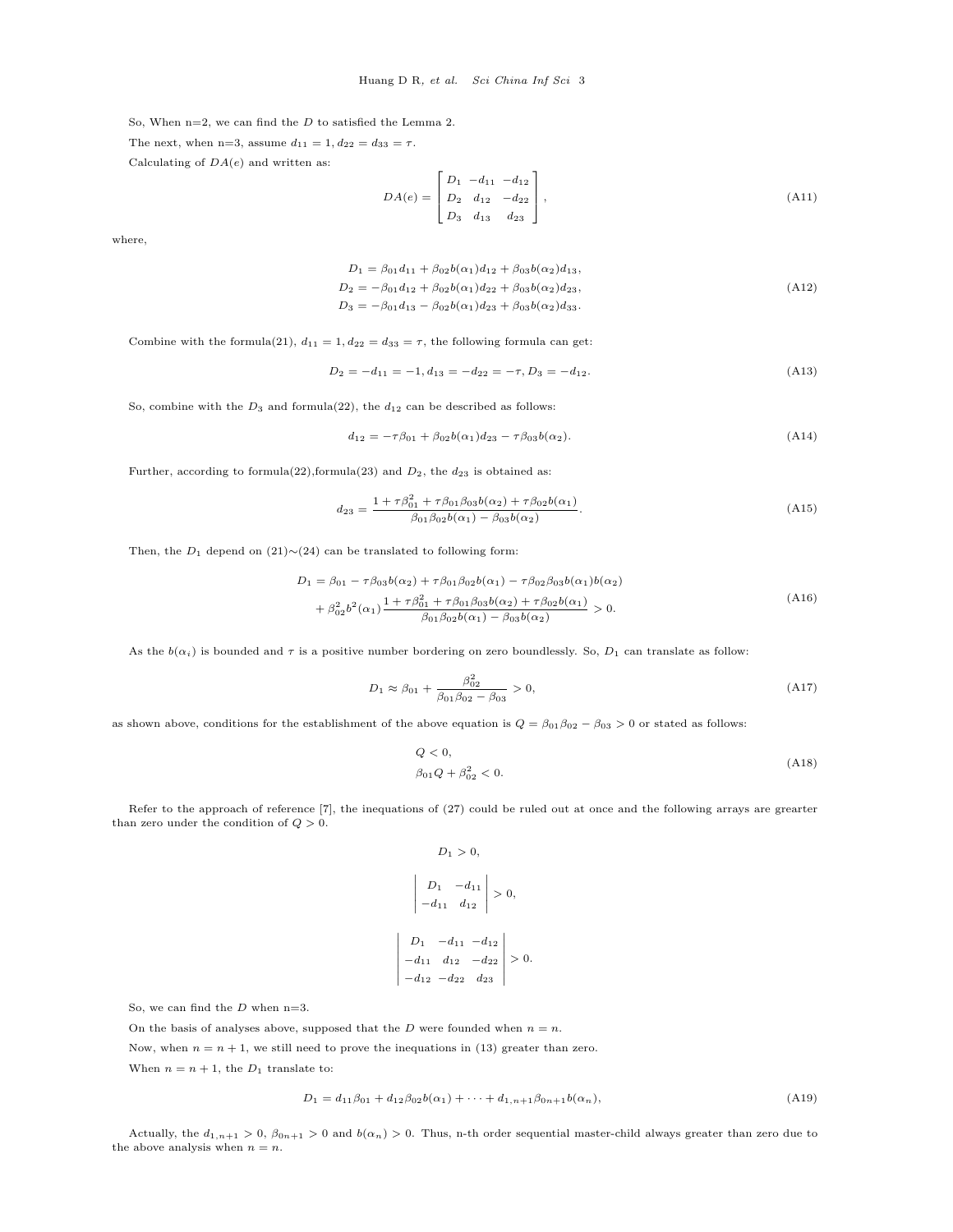Therefore, it only need to find the condition to guarantee the value of  $n + 1$ -th array are more than zero.

$$
\begin{vmatrix}\nD_1 & -d_{11} & -d_{12} & \cdots & -d_{1n} \\
-d_{11} & d_{12} & -d_{22} & \cdots & -d_{2n} \\
-d_{12} & -d_{22} & d_{23} & \cdots & -d_{3n} \\
\vdots & \vdots & \vdots & \ddots & \vdots \\
-d_{1n} & -d_{2n} & -d_{3n} & \cdots & d_{n,n+1}\n\end{vmatrix} > 0.
$$

As we all know from the advanced algebra theory, term for the formula true: matrix eigenvalues of above array do not contain zero, and negative real eigenvalues must occur in pairs, then the determinant is greater than zero.

Therefore, the eigenvalues could be shown as follow:

 $\blacksquare$  $\lambda - D_1$   $-d_{11}$   $-d_{12}$   $\cdots$   $-d_{1n}$  $-d_{11} \lambda - d_{12} - d_{22} \cdots - d_{2n}$  $-d_{12}$   $-d_{22}$   $\lambda - d_{23}$   $\cdots$   $-d_{3n}$ . . . . . . . . . . . . . . .  $-d_{1n}$   $-d_{2n}$   $-d_{3n}$   $\cdots$   $\lambda - d_{n,n+1}$ ⃒ ⃒ ⃒ ⃒ ⃒ ⃒ ⃒ ⃒ ⃒ ⃒ ⃒ ⃒ ⃒ ⃒ ⃒  $= (\lambda - \varphi)^{n+1},$ 

where,  $\lambda$  is matrix eigenvalues and  $\varphi > 0$ .

On the basis of  $\varphi$ , to determine the value of D. So, we can find the D when n=n+1.

In conclusion, we can find the  $D$  which satisfied the Lemma 2 to made the  $DA(e)$  is symmetric positive definite under the certain conditions. Then the state in observer  $z_1(t), \ldots, z_{n+1}(t)$  can track the system state  $x_1(t), \ldots, x_{n+1}(t)$ . So, The proof is ended.

#### Appendix B Design and implementation of algorithm

In order to applied these process in practice, the reasonable analysis of algorithm according to the aforementioned analysis are depicted as follows:

#### Algorithm B1 The ADRC algorithm

1: System initialization, on the basis of above study, design the ADRC controller for the incipient fault diagnosis.

2: According to (1), gives the suitable parameters of TD, ESO and NSELF.

3: Display the effection, if the fitting effect is good, go to next step. Nor back to the first step.

4: Output results and get the error curve, failure estimation curve and state estimation curve.

Based on the above analysis, the simulation flow chart is shown below.



Figure B1 the ADRC simulation flow chart.

## Appendix C Simulation analysis Appendix C.1 Incipient fault classification

In order to verify the validity of the proposed algorithm and model, two kinds of incipient fault models are used for verification and the definition of the incipient fault model are as follows [?]: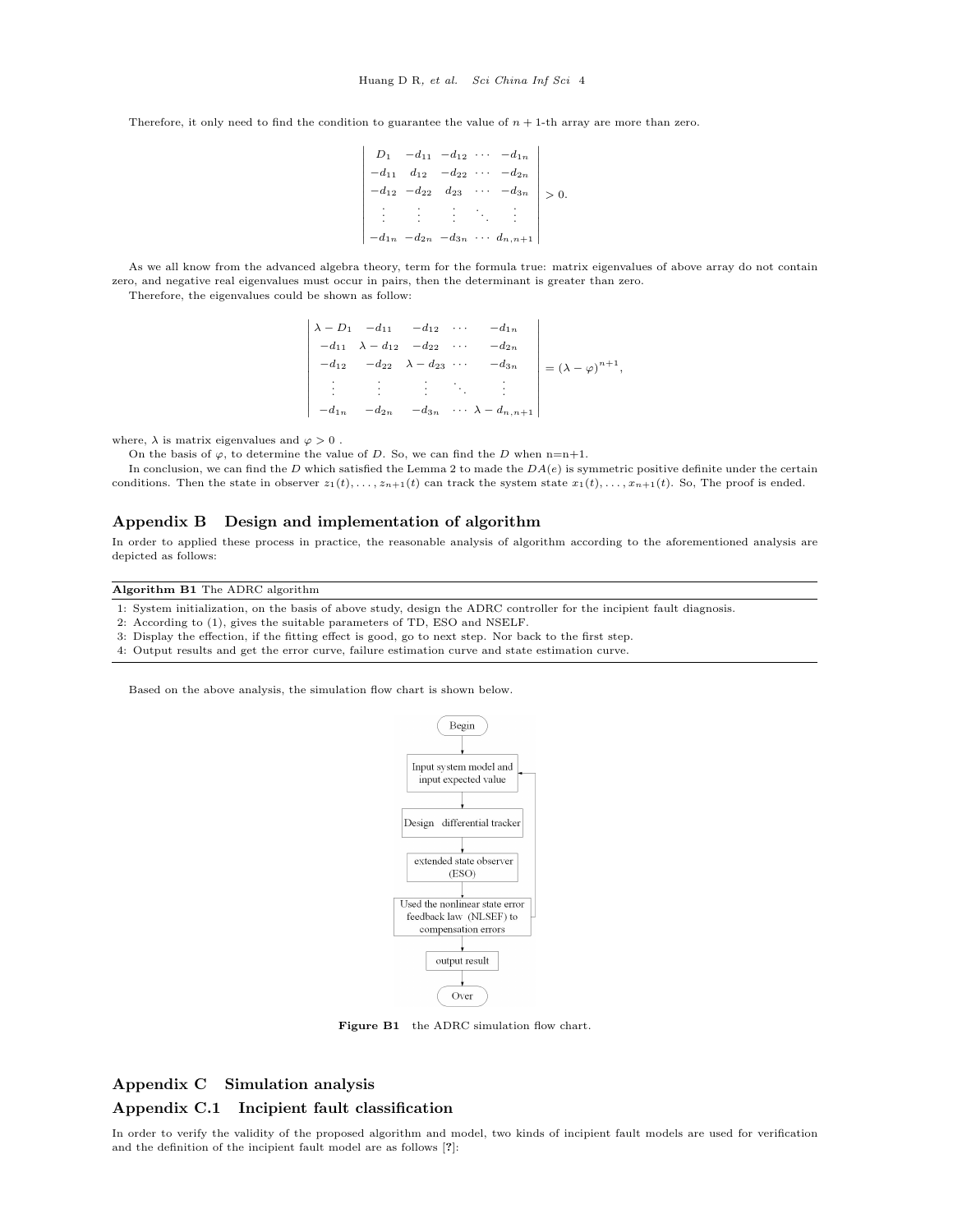- 1. The soft incipient fault: It is characterized with small amplitude and slow development. This type of fault impact on the system is hard to see at an early stage. But, as time going on, it has certain influence or even serious consequence on the system. Such as bearing wear fault in equipment.
- 2. The abrupt incipient fault: It is characterized with small amplitude and rapid instantaneous change. The failure process can reach its maximum value in a few microseconds. For example, a short circuit fault in a circuit element.

In view of the above incipient fault classification, the research on the soft incipient fault and the abrupt incipient fault has been discussed in this work. To make this discussion more objective and concrete, the two types of incipient fault mathematical expressions has been described in remark 2, remark 3.

Remark 1. Aiming at the characterize of the soft incipient fault, its analytic expression form can be described as follows:

$$
f_s(t) = \begin{cases} 0, & if \ t < T, \\ (1 - e^{-k(t - T)}) f_j(t), & if \ t \geq T, \end{cases}
$$
 (C1)

where,  $T > 0$  is soft incipient fault happening time,  $k > 0$  is constant,  $f_j(t)$  represents a non-constant fault which affecting the system.

Remark 2. For the abrupt incipient fault, its analytic expression form can be described as follows:

$$
f_a(t) = \begin{cases} 0, & if \ t < T, \\ M, & if \ t \geqslant T, \end{cases}
$$
 (C2)

where,  $M \geqslant 0$  meets the conditions in remark 1.

Therefore, the superiority of ADRC in incipient fault diagnosis will be validated in the next subsection.

#### Appendix C.2 Numerical verification

|              | Symbols for quantities | The soft incipient fault | The abrupt incipient fault |
|--------------|------------------------|--------------------------|----------------------------|
| TD           | $\mathbf r$            | 15000                    | 15000                      |
|              | $\mathbf h$            | $\rm 0.01$               | $0.01\,$                   |
|              | $\mathbf R$            | $\,2$                    | $\,2$                      |
|              | $g_1$                  | $\rm 0.05$               | $1.5\,$                    |
|              | $\mathfrak{g}_2$       | $\mathbf{1}$             | $\mathbf{2}$               |
| <b>ESO</b>   | $\beta_{01}$           | $0.1\,$                  | 15000                      |
|              | $\beta_{02}$           | $1\,$                    | $0.01\,$                   |
|              | $\beta_{03}$           | $0.05\,$                 | $\mathbf{1}$               |
|              | $\alpha_1$             | 0.0035                   | $\theta$                   |
|              | $\alpha_2$             | 0.0005                   | $\,1$                      |
|              | $\gamma$               | $\rm 0.02$               | $\mathbf{1}$               |
| <b>NLSEF</b> | $\beta_1$              | 0.1                      | 0.0012                     |
|              | $\beta_2$              | $\mathbf{1}$             | 167                        |
|              | $\beta_3$              | $0.05\,$                 | 0.0005                     |
|              | $\alpha_3$             | 0.0005                   | $1.4\,$                    |
|              | $\alpha_4$             | 0.0035                   | $\rm 0.85$                 |
|              | $\alpha_5$             | 0.00165                  | $4.3\,$                    |
|              | $\boldsymbol{b}$       | $\sqrt{3}$               | $\,3$                      |
|              | $\gamma$               | $0.02\,$                 | $0.02\,$                   |

Table C1 ADRC simulation parameters

Through the analysis of the previous article, the second-order model is described to illustrate the effectiveness of the proposed methods, and the ADRC simulation parameters are listed as the table 1.

Consider the system (1), the second-order mode is depicted to verified the availability of the proposes methods, the system model with incipient fault and disturbance are given as follows:

$$
\begin{cases}\n\dot{x}_1(t) = x_2(t), \\
\dot{x}_2(t) = f(t) + u(t) + d(t), \\
y(t) = x_1(t).\n\end{cases}
$$
\n(C3)

Select the soft incipient function model as Remark 2

$$
f_s(t) = (1 - e^{-k(t-T)})f_j(t), \text{ and } |f_s(t)| \leq 1,
$$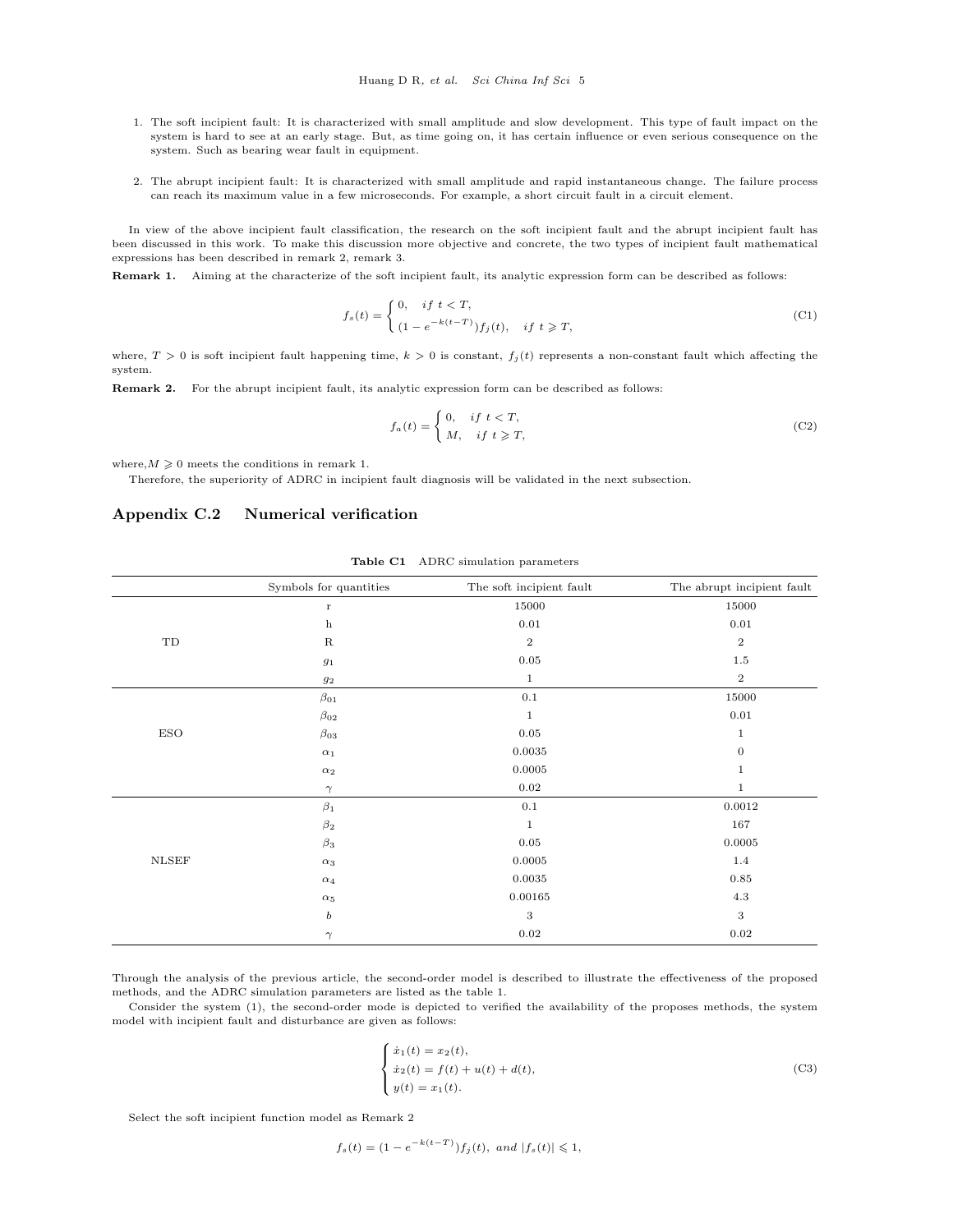where,  $f_i(t) = \text{sin}t, k = 0.1, T = 1s$  means the time to fault is 1s and the disturbance can be described as following:

$$
d(t) = 0.5(1 - e^{-k(t - T)})\cos t.
$$

According to (4), the new system can be got as follows:

$$
\begin{cases}\n\dot{x}_1 = x_2, \\
\dot{x}_2 = x_3 + u(t) + d(t), \\
\dot{x}_3 = \dot{f}(t) = \sigma(t), \\
y = x_1.\n\end{cases}
$$
\n(C4)

Furthermore, based on the extended state observer construct in this paper. the incipient fault curve and the tracking curve in system (36) under fault condition can be depicted in figure 1.



Figure C1 Fault, Fault tracking and disturbance curve for soft incipient fault.

It can be seen that this tracking curve is fast overfitting to fault curve, it means that the observer demonstrated in this paper is available and reasonable. Meanwhile, the differential tracker can follow the incipient fault well in the case of perturbations. The result indicated that the method of ADRC applying to soft incipient fault diagnosis is feasible and effective.

Otherwise, the observer error curves in system (36) can be shown in Fig.3.



Figure C2 Error curve under the soft incipient fault condition.

As shown in the Fig.3, the error dynamic equation as given by (4) is fast tends to zero when the soft incipient fault happens in the system. Although when time to 1 second, there have a shock, but it can return to normal range. In general, this errors curve shown that the observer demonstrated in this paper is preferably.

Besides, in order to further prove the perfection of this method, the system state values and their estimations have been tried. The output curve are presented in Fig.4, Fig.5.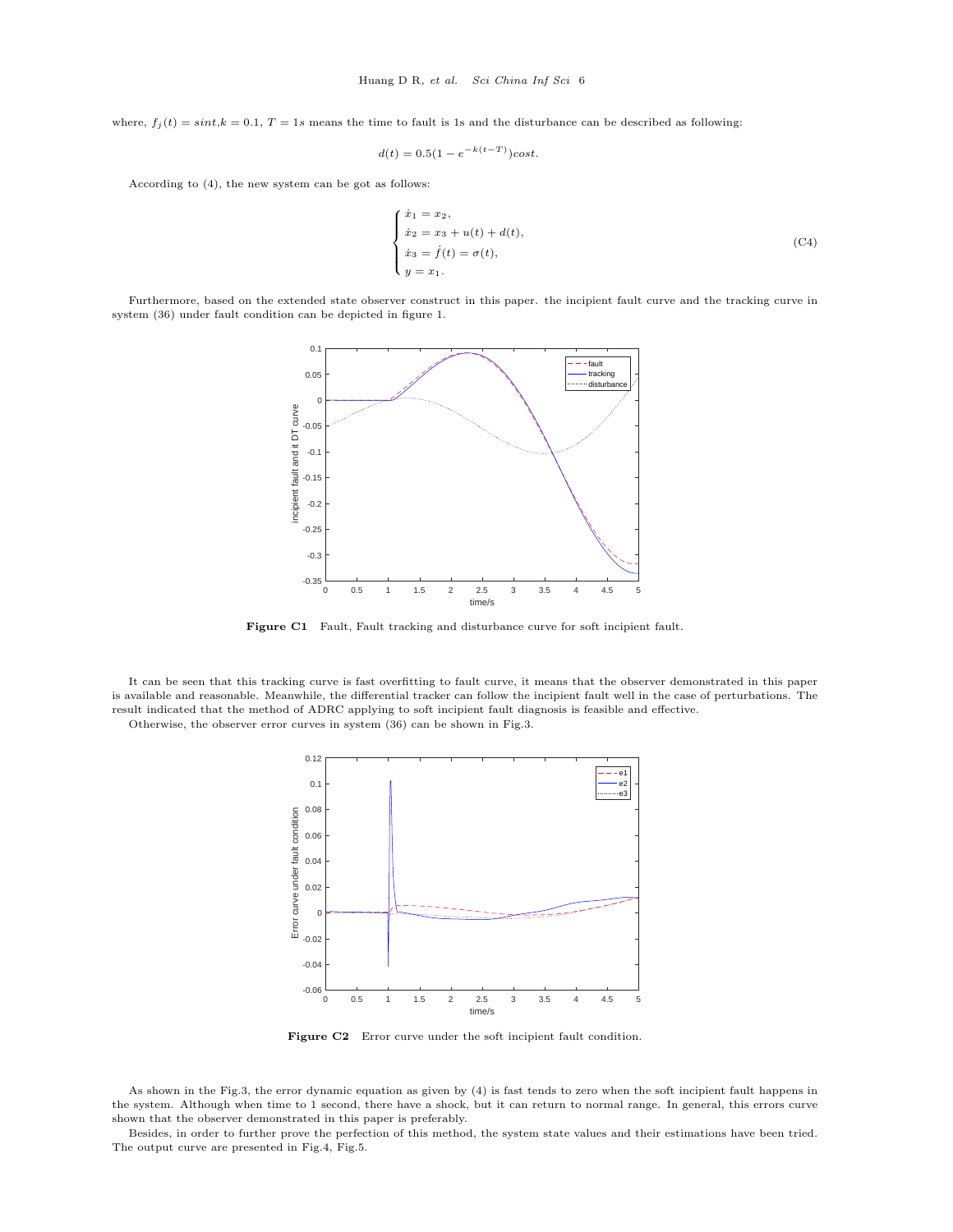

Figure C3  $x_1$  and  $x_1$  estimation under the soft incipient fault condition.



Figure C4  $x_2$  and  $x_2$  estimation under the soft incipient fault condition.

As shown in Fig.4 and Fig.5, the state estimations can tracking the true values achieve a high fitting condition, it means that, this incipient fault diagnosis method not only could tracking our incipient fault value, but also could estimations our state values well.

Then, when the abrupt incipient fault happens in the system (36), based on remark 3, the incipient fault function can be selected as:

$$
f_a(t) = \begin{cases} 0, & if \quad t < T, \\ 1, & if \quad t \geq T, \end{cases}
$$

where,  $M = 1$ ,  $T = 1s$  and the disturbance can be described as follows:

$$
d(t) = 0.5(1 - e^{-k(t-T)})cos t.
$$

Closely, the abrupt incipient fault in system (1), its estimation and the differential tracker curve can be depicted in Fig.6.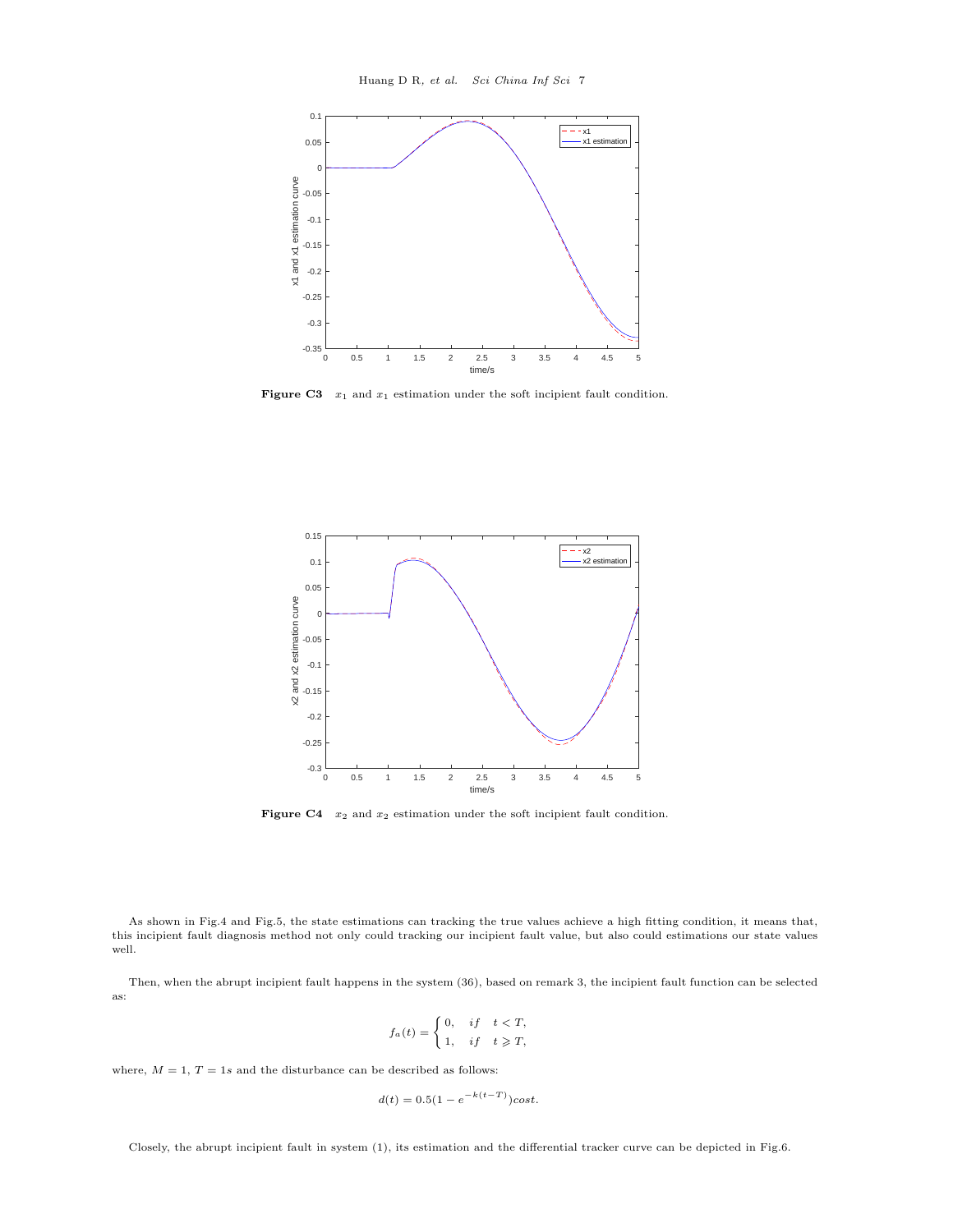

Figure C5 Fault, Fault tracking and disturbance curve for abrupt incipient fault.

As shown in Fig.6. Obviously, the estimation named tracking can trace the abrupt incipient fault value well, despite the tracking value is showing state of fluctuating, but this variation state has been around the true value all the time.

Further, the observer error curves under the abrupt incipient fault condition were be shown in Fig.7



Figure C6 Error curve under the abrupt incipient fault condition.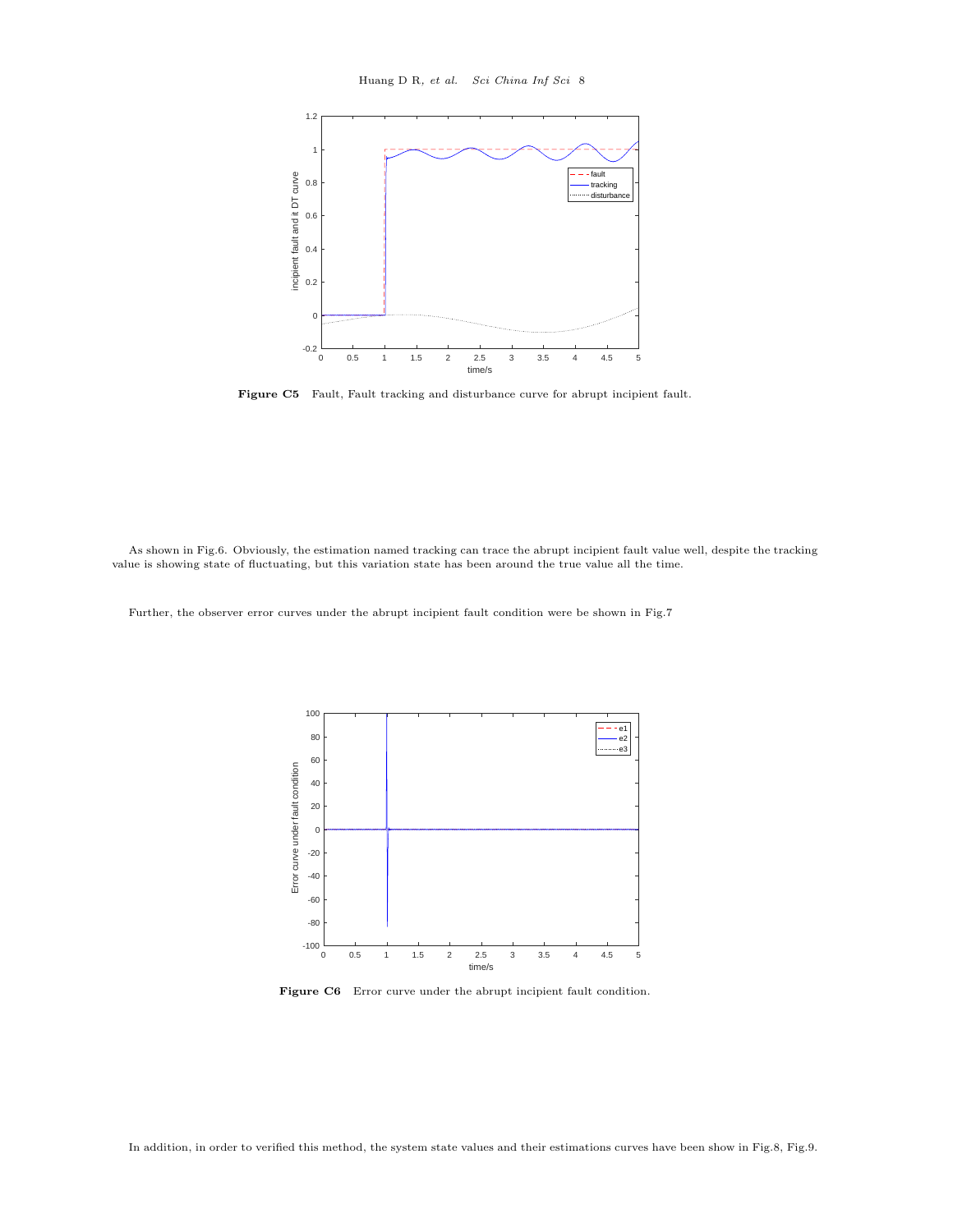

Figure C7  $x_1$  and  $x_1$  estimation under the soft incipient fault condition.



Figure C8  $x_2$  and  $x_2$  estimation under the soft incipient fault condition.

From the Fig.7, it is observed that the error dynamic equation is close to zero except for the 1s. This result shows that the observer demonstrated in this paper has the good stability when it diagnoses the abrupt fault.

From the Fig.8 and Fig.9, it can be seen that the state estimations can tracking the system state well outside the initial moment of the incipient fault .

To sum up, the simulation experiments indicated that the tracking curve can track the real values of fault was verified to be a good result and reached the goal of the designed ADRC for fault diagnosis obviously.

#### References

- 1 Huanpao Huang, Hui Wen, Jingqing Han. Arranging the Transient Process is an Effective Method Improved the Robustness , Adaptability and Stability of Closed-Loop System. Control theory and applications, 2001, 18(suppl): 89-94
- 2 Yi Huang, Wenchao Xue. Active disturbance rejection control: methodology, applications and theoretical analysis. Journal of systems Science and Mathematical Sciences, 2012, 32(10): 1287-1307
- 3 Zengqiang Chen, Yun Cheng, Mingwei Sun, Qinglin Sun. Surveys on theory and engineering applications for linear active disturbance rejection control. Information and control, 2017, 46(3): 257-266
- 4 Zhiliang Zhao, Baozhu Guo. A nonlinear extended state observer based on fractional power functions. Automatica, 2017, 81: 286-296
- 5 Zhiliang Zhao, Baozhu Guo. A novel extended state observer for output tracking of MIMO systems with mismatched uncertainty. IEEE transactions on automatic control, 2018, 63(1): 211-218
- 6 Shen Zhao, Zhiqiang Gao. Modified active disturbance rejection control for time-delay systems. ISA transactions, 2014, 53: 882-888
- <span id="page-8-0"></span>7 Zhiwang Chen, Zizhen Zhang, Yujie Cao. Fal function improvement of ADRC and its application in quadrotor aircraft attitude control. Control and decision, 2018, 33(10): 1901-1907
- 8 Dong Yuan, Xiaojun Ma, Qinghan Zeng, Xiaobo Qiu. Research on frequency-band characteristics and parameters configuration of linear active disturbance rejection control for second-order systems. Control theory and applications, 2013, 30(12): 1630- 1640